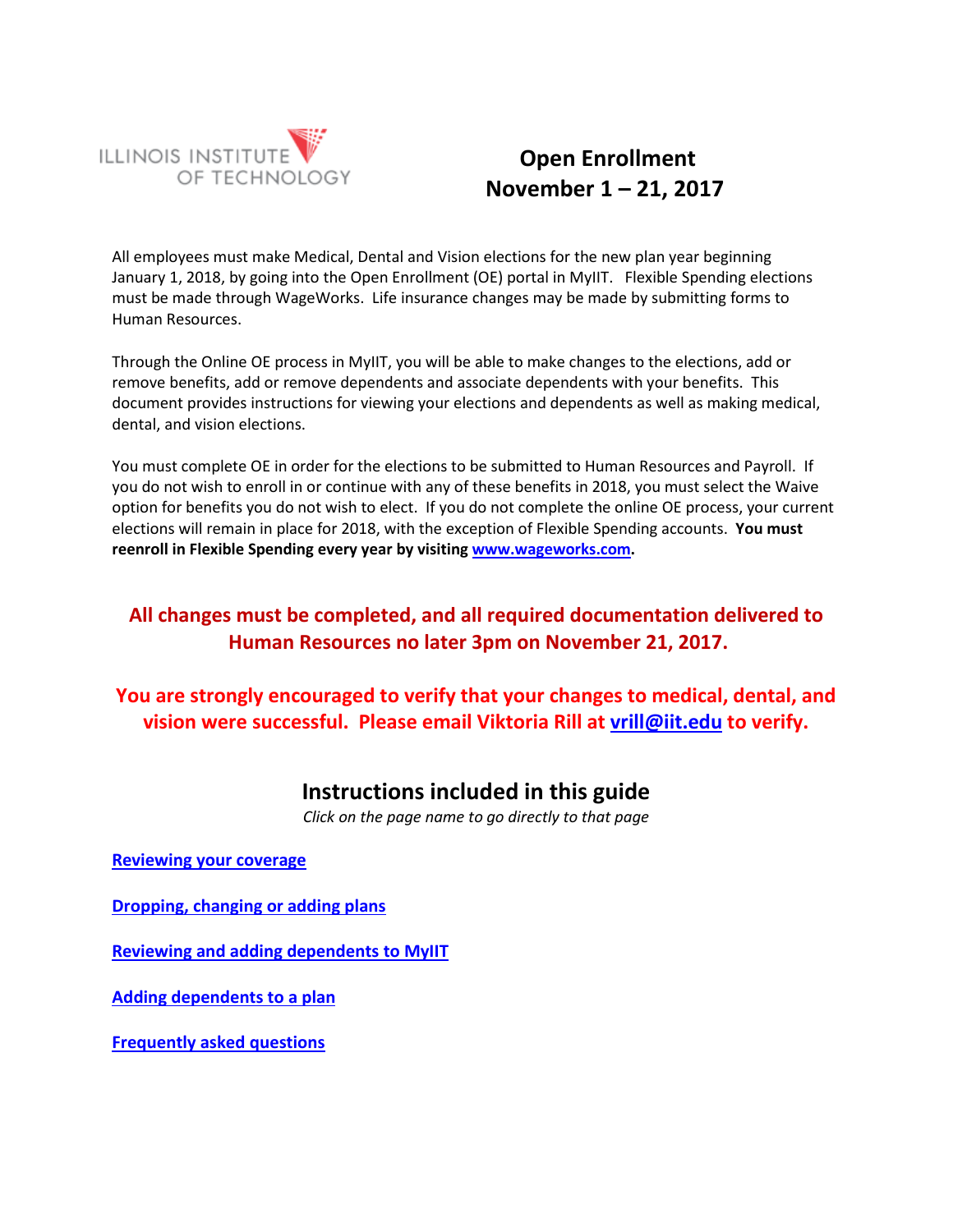# **Reviewing your coverage**

- <span id="page-1-0"></span>• Log in to MyIIT
- Go to the **Work** tab
- Under **Employment Details**, click on the **Benefits** link
- You will now be on the **Benefits and Deductions** page

|   | <b>Personal Information Employee</b><br><b>Finance</b><br><b>Search</b><br>Go.<br>RETURN TO MENU SITE MAP HELP EXIT                                                                                                                                                                                                                                                                                                                 |
|---|-------------------------------------------------------------------------------------------------------------------------------------------------------------------------------------------------------------------------------------------------------------------------------------------------------------------------------------------------------------------------------------------------------------------------------------|
|   | <b>Benefits and Deductions</b>                                                                                                                                                                                                                                                                                                                                                                                                      |
| 1 | <b>Health and Dental Benefits</b><br>Blue Cross Blue Shield Health Insurance, Delta Dental Insurance<br><b>Retirement Plans</b><br><b>TIAA-CREF, Fidelity</b><br>Flexible Spending Accounts<br>Medical, Dependent Care<br>Miscellaneous<br>Life Insurance, ADED, Garnichments, Union Dues, Parking, Transit, Rent, Hawkcard, Alumni Fund, United Way<br>Open Enrollment<br>Beneficiaries and Dependents<br><b>Benefit Statement</b> |
|   | <b>RELEASE: 8.7</b>                                                                                                                                                                                                                                                                                                                                                                                                                 |

- Click on **Open Enrollment** (see #1 above)
- When the page reloads, click on the **Start Open Enrollment** button.
- When the page reloads, you will see your current benefit selections. If you do not wish to make changes, click the **Complete** button (see #2 below).

|   | <b>Personal Information</b> Employee<br><b>Finance</b>                                                                                                 |                              |  |      |
|---|--------------------------------------------------------------------------------------------------------------------------------------------------------|------------------------------|--|------|
|   | <b>Search</b><br>Go                                                                                                                                    | RETURN TO MENU SITE MAP HELP |  | EXIT |
|   | Open Enrollment                                                                                                                                        |                              |  |      |
|   | Open Enrollment Start Date: Sep 15, 2015                                                                                                               |                              |  |      |
|   | Open Enrollment End Date: Nov 15, 2015                                                                                                                 |                              |  |      |
|   | <b>Benefits Effective Date:</b><br>3an 01, 2016                                                                                                        |                              |  |      |
|   | <b>Group Benefits Status</b>                                                                                                                           |                              |  |      |
|   | Health In Network PPO will be continued into the new year.                                                                                             |                              |  |      |
| 2 | EyeMed Vision Plan (INSIGHT network) will be continued into the new year.<br>Delta Dental - DHMO Dental Insurance will be continued into the new year. |                              |  |      |
|   | Complete   Restart   Cancel   Calculate Cost                                                                                                           |                              |  |      |
|   | [ Retirement Plans   Health Benefits   Flexible Spending Accounts   Miscellaneous   Beneficiaries and Dependents   Benefit Summary ]                   |                              |  |      |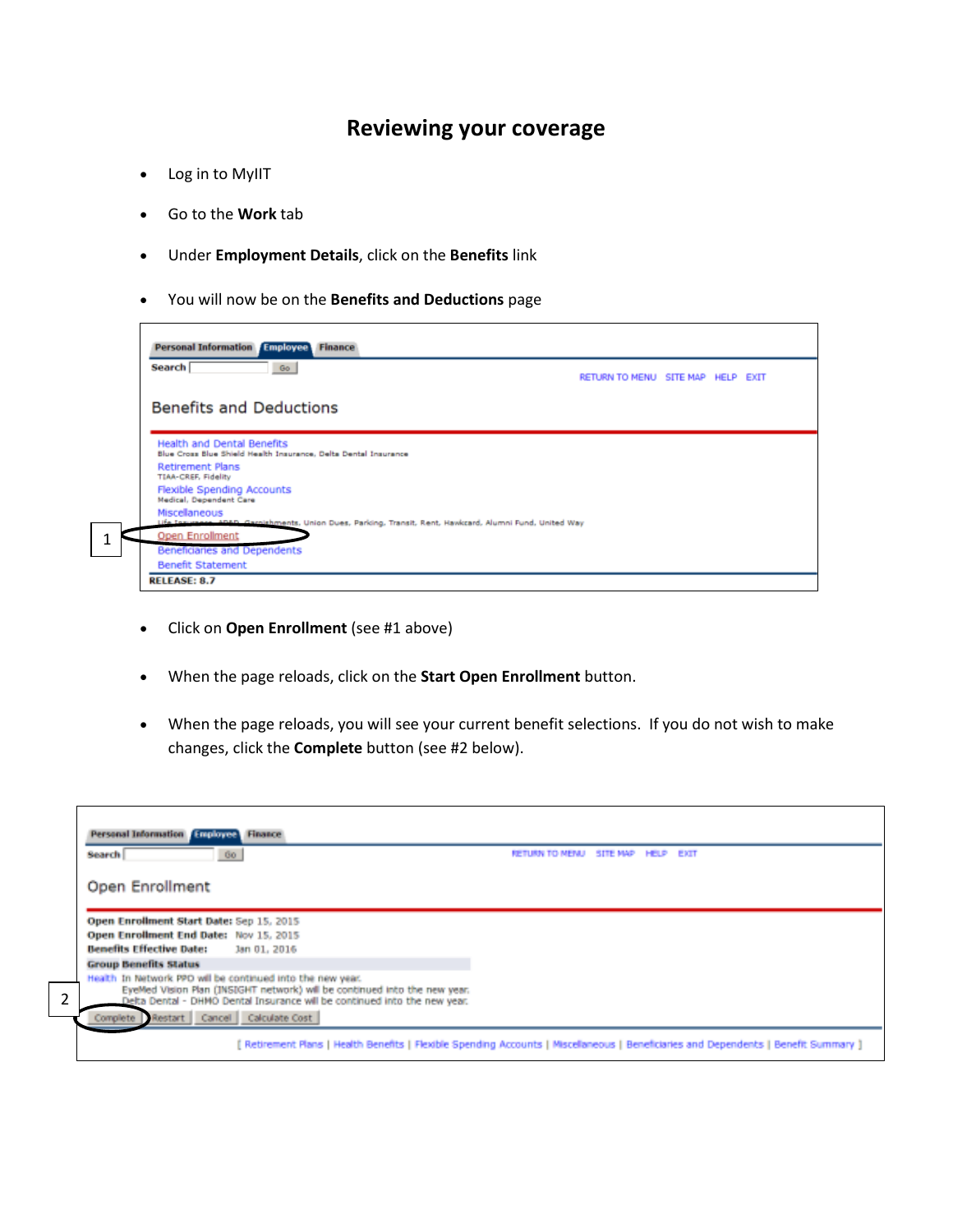# **Dropping, Changing, or Adding Plans**

- <span id="page-2-0"></span>• Log in to MyIIT
- Go to the **Work** tab
- Under **Employment Details**, click on the **Benefits** link
- You will now be on the **Benefits and Deductions** page

|   | <b>Personal Information Employee</b><br><b>Finance</b><br><b>Search</b><br>Go<br>RETURN TO MENU SITE MAP HELP EXIT                                                                                                                                                                                                                                                                                                                 |
|---|------------------------------------------------------------------------------------------------------------------------------------------------------------------------------------------------------------------------------------------------------------------------------------------------------------------------------------------------------------------------------------------------------------------------------------|
|   | <b>Benefits and Deductions</b>                                                                                                                                                                                                                                                                                                                                                                                                     |
| 1 | <b>Health and Dental Benefits</b><br>Blue Cross Blue Shield Health Insurance, Delta Dental Insurance<br><b>Retirement Plans</b><br><b>TIAA-CREF, Fidelity</b><br>Flexible Spending Accounts<br>Medical, Dependent Care<br>Miscellaneous<br>Life Innumers, ADED, Garnishments, Union Dues, Parking, Transit, Rent, Hawkcard, Alumni Fund, United Way<br>Open Enrollment<br>Beneficiaries and Dependents<br><b>Benefit Statement</b> |
|   | <b>RELEASE: 8.7</b>                                                                                                                                                                                                                                                                                                                                                                                                                |

- Click on **Open Enrollment** (see #1 above)
- When the page reloads, click on the **Start Open Enrollment** button.
- When the page reloads, you will see your current benefit selections. To make changes, click on the blue **Health hyperlink** (see #2 below)

| <b>Personal Information Employee</b><br>Finance                                                                                                                                                                      |                                   |  |  |
|----------------------------------------------------------------------------------------------------------------------------------------------------------------------------------------------------------------------|-----------------------------------|--|--|
| <b>Search</b><br>Go.                                                                                                                                                                                                 | RETURN TO MENU SITE MAP HELP EXIT |  |  |
| Open Enrollment                                                                                                                                                                                                      |                                   |  |  |
| Open Enrollment Start Date: Sep 15, 2015                                                                                                                                                                             |                                   |  |  |
| Open Enrollment End Date: Nov 15, 2015                                                                                                                                                                               |                                   |  |  |
| <b>Benefits Effective Date:</b><br>Jan 01, 2016                                                                                                                                                                      |                                   |  |  |
| <b>Benefits Status</b>                                                                                                                                                                                               |                                   |  |  |
| Health In Network PPD will be continued into the new year.<br>EyeMed Vision Plan (INSIGHT network) will be continued into the new year.<br>Delta Dental - DHMO Dental Insurance will be continued into the new year. |                                   |  |  |
| Complete   Restart   Cancel   Calculate Cost                                                                                                                                                                         |                                   |  |  |
| [ Retirement Plans   Health Benefits   Flexible Spending Accounts   Miscellaneous   Beneficiaries and Dependents   Benefit Summary ]                                                                                 |                                   |  |  |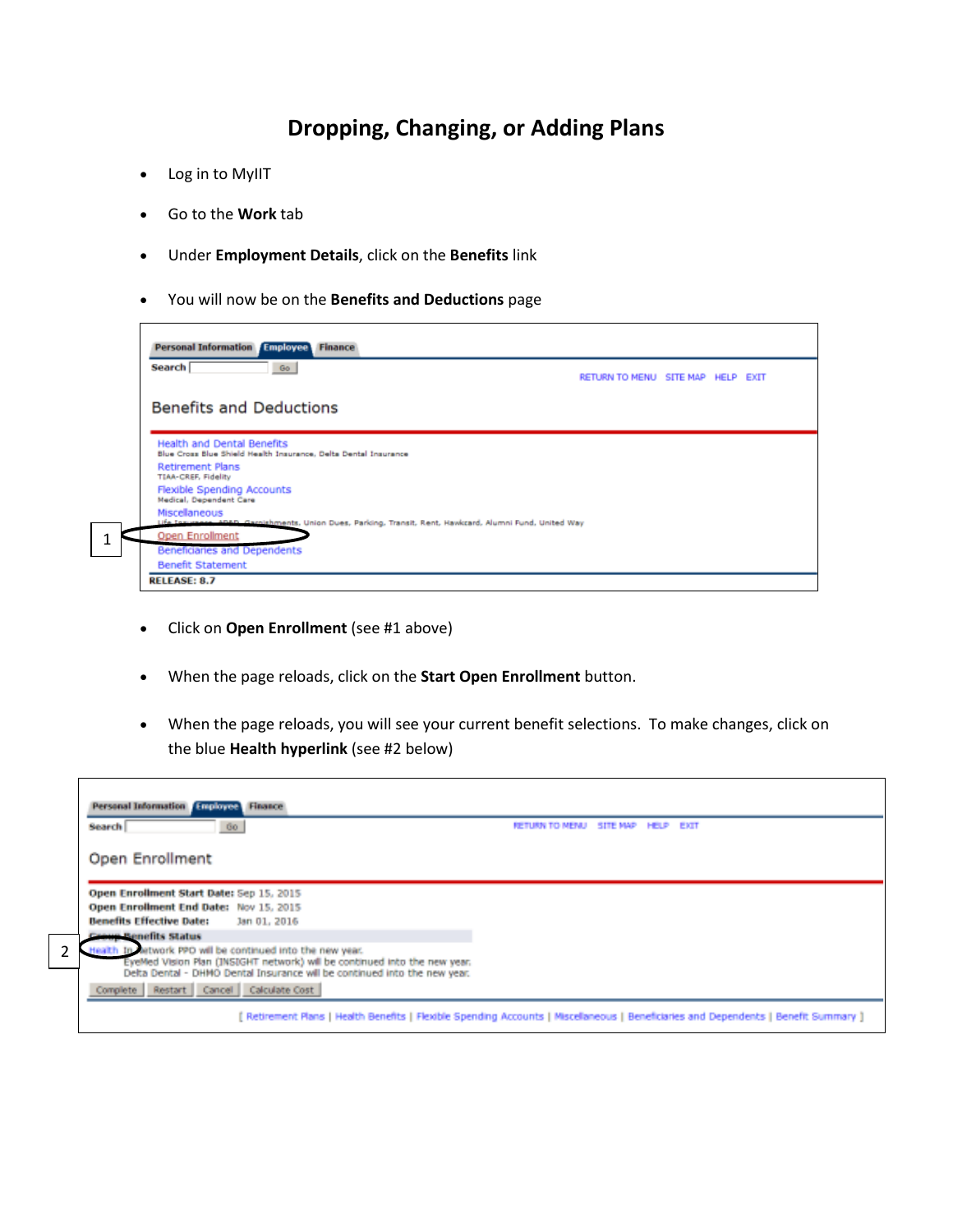- When the page reloads, you will see options available for your open enrollment group. Benefits in which you are currently enrolled will be in blue.
- To drop or change, click on the plan you wish to change or drop (see #3 below). Note: when switching medical or dental plans, you must drop your current plan before electing you new plan.

|   | <b>Personal Information Employee</b><br><b>Finance</b>                                                                                                    |                                                            |
|---|-----------------------------------------------------------------------------------------------------------------------------------------------------------|------------------------------------------------------------|
|   | Search<br>Go                                                                                                                                              | SITE MAP HELP EXIT                                         |
|   | Open Enrollment Group                                                                                                                                     |                                                            |
|   | Select the title of the benefit or deduction to update your choices.                                                                                      |                                                            |
|   | Select Restart, if available, and your changes will be set back to current.                                                                               |                                                            |
|   |                                                                                                                                                           |                                                            |
|   |                                                                                                                                                           |                                                            |
| 3 | In Network PPO You have asked to continue this benefit into the new year                                                                                  | <b>Plan</b> Employee Deduction Amount<br>Family 9,999.0000 |
|   | BCBSIL Health HDHP BW Tier C This benefit deduction cannot be selected as you have selected the following:<br>In Network PPO                              |                                                            |
|   | Waive Medical Coverage This benefit deduction cannot be selected as you have selected the following:<br>In Network PPO                                    |                                                            |
|   | EyeMed Vision Plan (INSIGHT network) You have asked to continue this benefit into the new year                                                            | <b>Plan</b> Employee Deduction Amount<br>Family 8.6100     |
|   | Delta Dental - DHMO Dental Insurance You have asked to continue this benefit into the new year                                                            | <b>Plan</b> Employee Deduction Amount<br>Family 23.8900    |
|   | Delta Dental - PPO Dental Insurance This benefit deduction cannot be selected as you have selected the following:<br>Delta Dental - DHMO Dental Insurance |                                                            |
|   | Delta Dental - DHMO Dental Insurance - Domestic Partner You have not selected this benefit deduction.                                                     |                                                            |
|   | Delta Dental - PPO Dental Insurance - Domestic Partner You have not selected this benefit deduction.                                                      |                                                            |
|   | Restart                                                                                                                                                   |                                                            |
|   | <b>Open Enrollment</b>                                                                                                                                    |                                                            |
|   |                                                                                                                                                           |                                                            |

- When the page reloads, you can drop or change your coverage, add a plan, or change coverage tiers.
	- o **TO DROP COVERAGE** click the **Stop Benefit** button (see #4 on next page).
	- o **TO CHANGE PLANS** you must first drop your current plan using the instructions above.
		- When you get back to the Open Enrollment Group page, select the plan in which you wish to enroll (hyperlinks for all plans will become available to you once you drop your current plan).
		- When the page reloads, select your tier in the **My Choice** section (see #5 on next page), then click the **Submit Change** button (see #6 on next page).
	- o **TO ADD A PLAN** you must first drop the Waived Coverage option using the instructions above.
		- When you get back to the Open Enrollment Group page, select the plan in which you wish to enroll (hyperlinks for all plans will become available to you once you drop your current plan).
		- When the page reloads, select your tier in the **My Choice** section (see #5 on next page), then click the **Submit Change** button (see #6 on next page).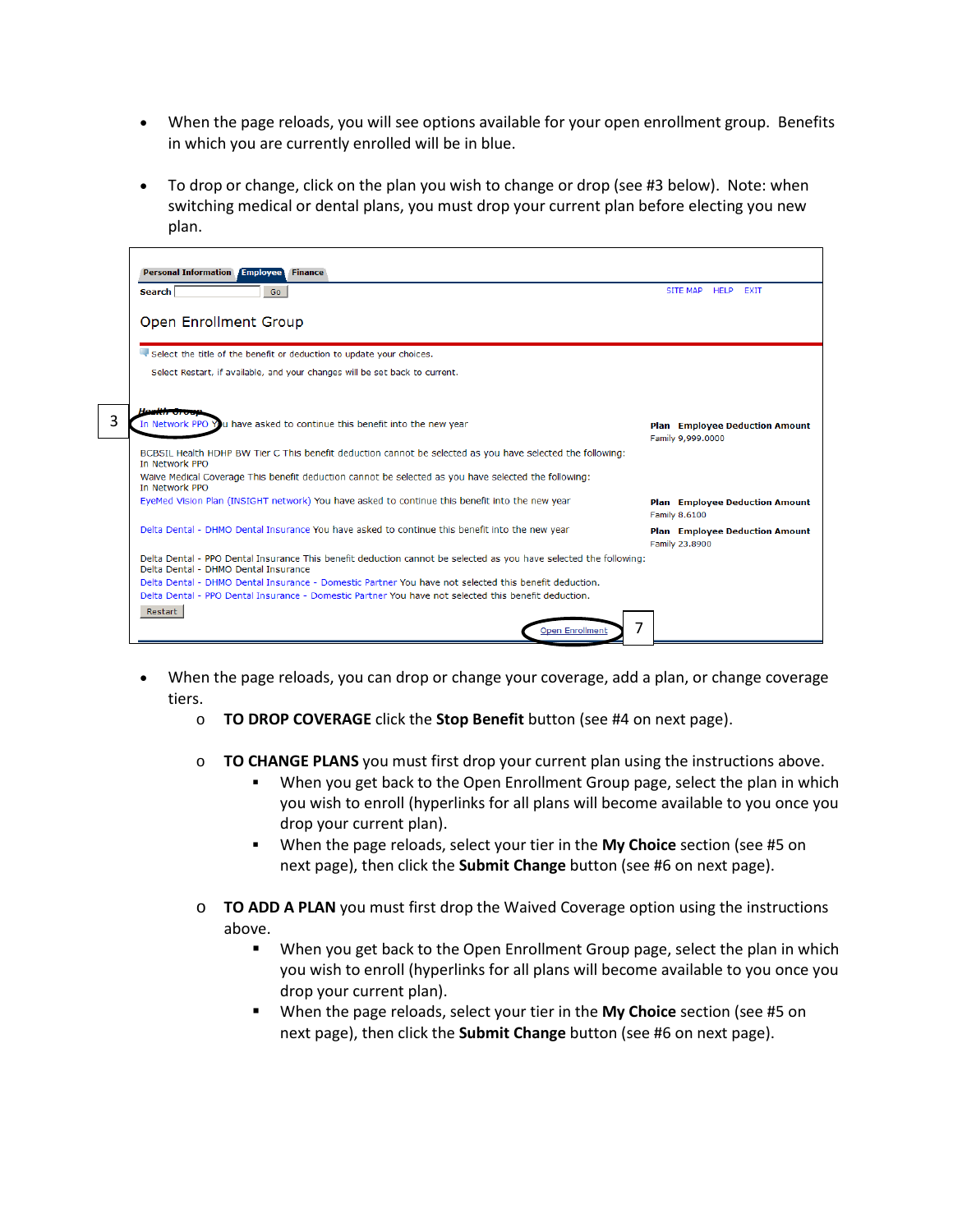• **TO CHANGE TIERS** first select your current plan (see #3 on previous page). When the page reloads, select your tier in the **My Choice** section (see #5 below), then click the **Submit Change** button (see #6 below). *Note: Single Plus One plans will cover you and a spouse or one child. Family plans will cover you plus two or more dependents.*

|   | <b>Personal Information Employee Finance</b><br>Go<br>Search     |                      | <b>SITE MAP</b><br><b>HELP EXIT</b> |                  |
|---|------------------------------------------------------------------|----------------------|-------------------------------------|------------------|
|   | Open Enrollment Choice Detail                                    |                      |                                     |                  |
|   | Make a selection and then choose from the appropriate button.    |                      |                                     |                  |
|   | * - indicates a required field.                                  |                      |                                     |                  |
|   | <b>In Network PPO</b><br>Deduction Effective as of: Jan 01, 2016 |                      |                                     |                  |
|   | <b>Current Plan</b>                                              | Plan                 | <b>Employee Deduction Amount</b>    | <b>My Choice</b> |
|   | My Current Plan                                                  | Family               | 9,999.0000                          | 慮                |
|   |                                                                  | Single               | 7,999.0000                          | O                |
| 6 |                                                                  | Single Plus One<br>4 | 8,999,0000                          |                  |
|   | Stop Benefit<br>Submit Change                                    |                      | Open Enrolment Group                |                  |

- When the page reloads, you will be taken back to the page showing your benefit elections.
- To review your summary and complete your open enrollment, click on the **Open Enrollment** hyperlink (see #7 on previous page).
- When the page reloads, review your summary and click the **Complete** button (see #8 below).

|   | <b>Personal Information Employee</b><br>Finance                                                                                      |                                   |  |  |
|---|--------------------------------------------------------------------------------------------------------------------------------------|-----------------------------------|--|--|
|   | <b>Search</b>                                                                                                                        | RETURN TO MENU SITE MAP HELP EXIT |  |  |
|   | Open Enrollment                                                                                                                      |                                   |  |  |
|   | Open Enrollment Start Date: Sep 15, 2015                                                                                             |                                   |  |  |
|   | Open Enrollment End Date: Nov 15, 2015                                                                                               |                                   |  |  |
|   | <b>Benefits Effective Date:</b><br>3an 01, 2016                                                                                      |                                   |  |  |
|   | <b>Group Benefits Status</b>                                                                                                         |                                   |  |  |
|   | Health In Network PPO will be continued into the new year.                                                                           |                                   |  |  |
|   | EyeMed Vision Plan (INSIGHT network) will be continued into the new year.                                                            |                                   |  |  |
| 8 | Delta Dental - DHMO Dental Insurance will be continued into the new year.                                                            |                                   |  |  |
|   | Restart Cancel Calculate Cost<br>Complete                                                                                            |                                   |  |  |
|   | ( Retirement Plans ) Health Benefits   Flexible Spending Accounts   Miscellaneous   Beneficiaries and Dependents   Benefit Summary ] |                                   |  |  |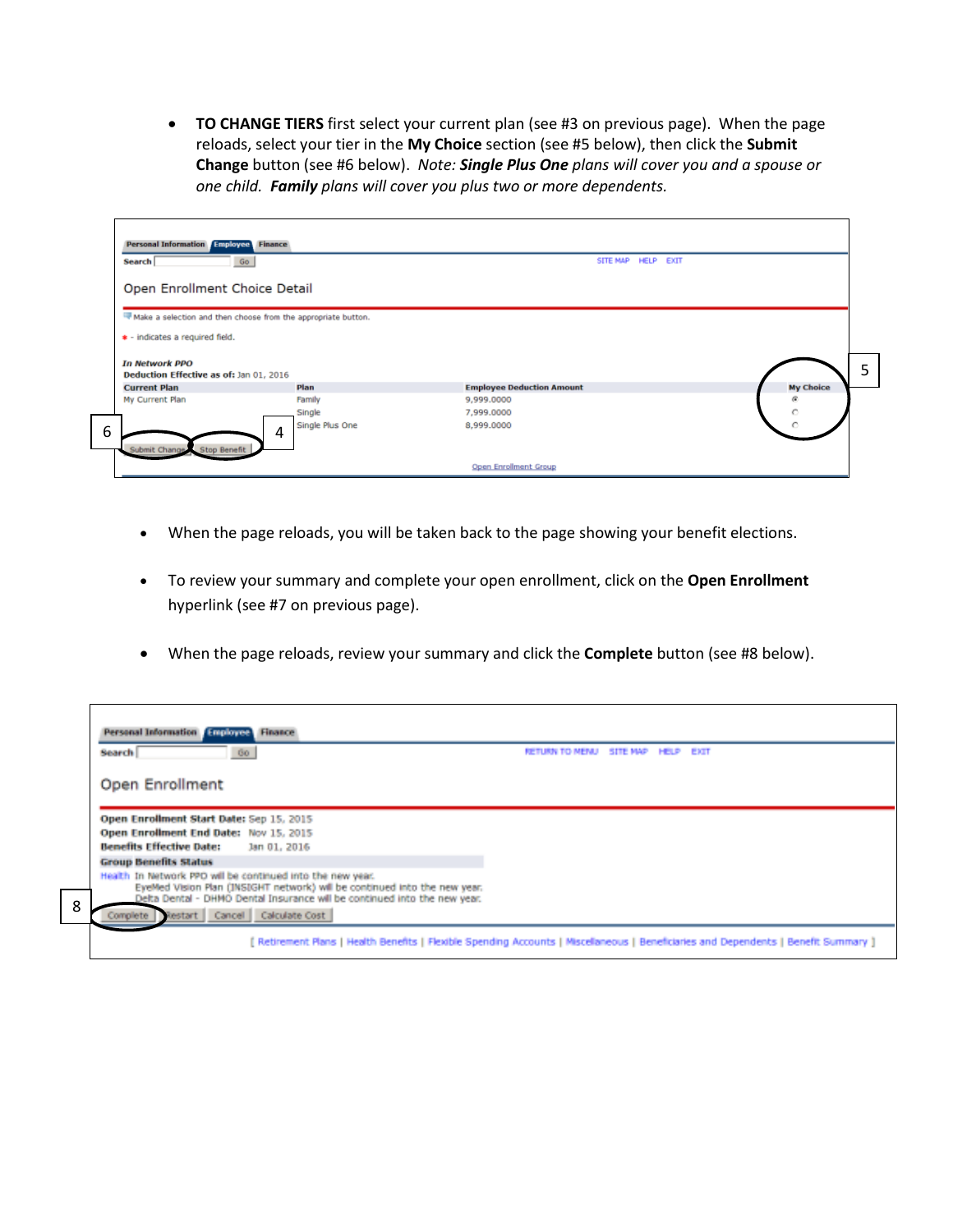# **Reviewing and adding dependents to MyIIT**

<span id="page-5-0"></span>*Note: Adding a dependent to MyIIT does not automatically enroll him/her in benefit plans. Once you have completed adding the dependent to MyIIT, you must go to the section entitled [Adding](#page-7-0)  [dependents to a plan](#page-7-0) to enroll your new dependent.*

#### **Reviewing Dependents:**

- Log in to MyIIT
- Go to the **Work** tab
- Under **Employment Details**, click on the **Benefits** link
- You will now be on the **Benefits and Deductions** page
- Next, click on the **Beneficiaries and Dependents** link.
- When the next page loads, you will see any dependents currently listed (see below).
- Review your dependents, and either continue to Open Enrollment (click on the **Open Enrollment** hyperlink, #1 below), or add dependents as is applicable.

#### **Adding dependents:**

• To add a new dependent, from the Beneficiaries and Dependents page, click on the **Add a New Person** hyperlink (see #2 below).

|                                      | ILLINOIS INSTITUTE OF TECHNOLOGY                |                                             |                                      |                                                     |                                                                         |                                                                                                                                                                                      |
|--------------------------------------|-------------------------------------------------|---------------------------------------------|--------------------------------------|-----------------------------------------------------|-------------------------------------------------------------------------|--------------------------------------------------------------------------------------------------------------------------------------------------------------------------------------|
| <b>Personal Information Employee</b> | <b>Finance</b>                                  |                                             |                                      |                                                     |                                                                         |                                                                                                                                                                                      |
| Search                               | Go                                              |                                             |                                      |                                                     | <b>HELP</b><br><b>SITE MAP</b>                                          | <b>EXIT</b>                                                                                                                                                                          |
|                                      | Beneficiaries and Dependents                    |                                             |                                      |                                                     |                                                                         |                                                                                                                                                                                      |
|                                      |                                                 |                                             |                                      |                                                     |                                                                         | Select the Name to change information for an individual. Choose Add A New Person to make additions. Select Update Coverage and Allocations to add or change coverage or allocations. |
|                                      |                                                 |                                             |                                      |                                                     |                                                                         |                                                                                                                                                                                      |
|                                      | <b>Beneficiaries and Dependents Information</b> |                                             |                                      |                                                     |                                                                         |                                                                                                                                                                                      |
| <b>Name</b>                          | <b>SSN or SIN or TIN Relationship</b>           |                                             |                                      | Birth Date Gender Status Member Type College Status |                                                                         |                                                                                                                                                                                      |
|                                      |                                                 | Employee                                    | Apr 27, 1958 Female Active Both      |                                                     | Does not attend college                                                 |                                                                                                                                                                                      |
|                                      |                                                 | Spouse / Domestic Partner Jun 05, 1962 Male |                                      | Active Dependent                                    | Does not attend college                                                 |                                                                                                                                                                                      |
|                                      |                                                 | Child                                       | Dec 19, 1991 Female Active Dependent |                                                     | Does not attend college                                                 |                                                                                                                                                                                      |
|                                      |                                                 | Child                                       | Apr 11, 1996 Female Active Dependent |                                                     | Does not attend college                                                 |                                                                                                                                                                                      |
|                                      |                                                 | Child                                       | Jan 30, 1994 Male                    | Active Dependent                                    | Does not attend college                                                 |                                                                                                                                                                                      |
|                                      |                                                 | Child                                       | Oct 31, 2014 Male                    | Active Both                                         | Does not attend college                                                 |                                                                                                                                                                                      |
|                                      |                                                 | 2                                           |                                      | Add a New Person Leoverage and Allocations Summary  |                                                                         |                                                                                                                                                                                      |
|                                      |                                                 | <b>Retirement Plan</b>                      |                                      |                                                     | Benefits   Flexible Spending Accounts   Miscellareous   Open Enrollment | ummary                                                                                                                                                                               |
|                                      |                                                 |                                             |                                      | Return To Benefits and Deductions Menu              |                                                                         |                                                                                                                                                                                      |
| <b>RELEASE: 8.11.2</b>               |                                                 |                                             |                                      |                                                     |                                                                         |                                                                                                                                                                                      |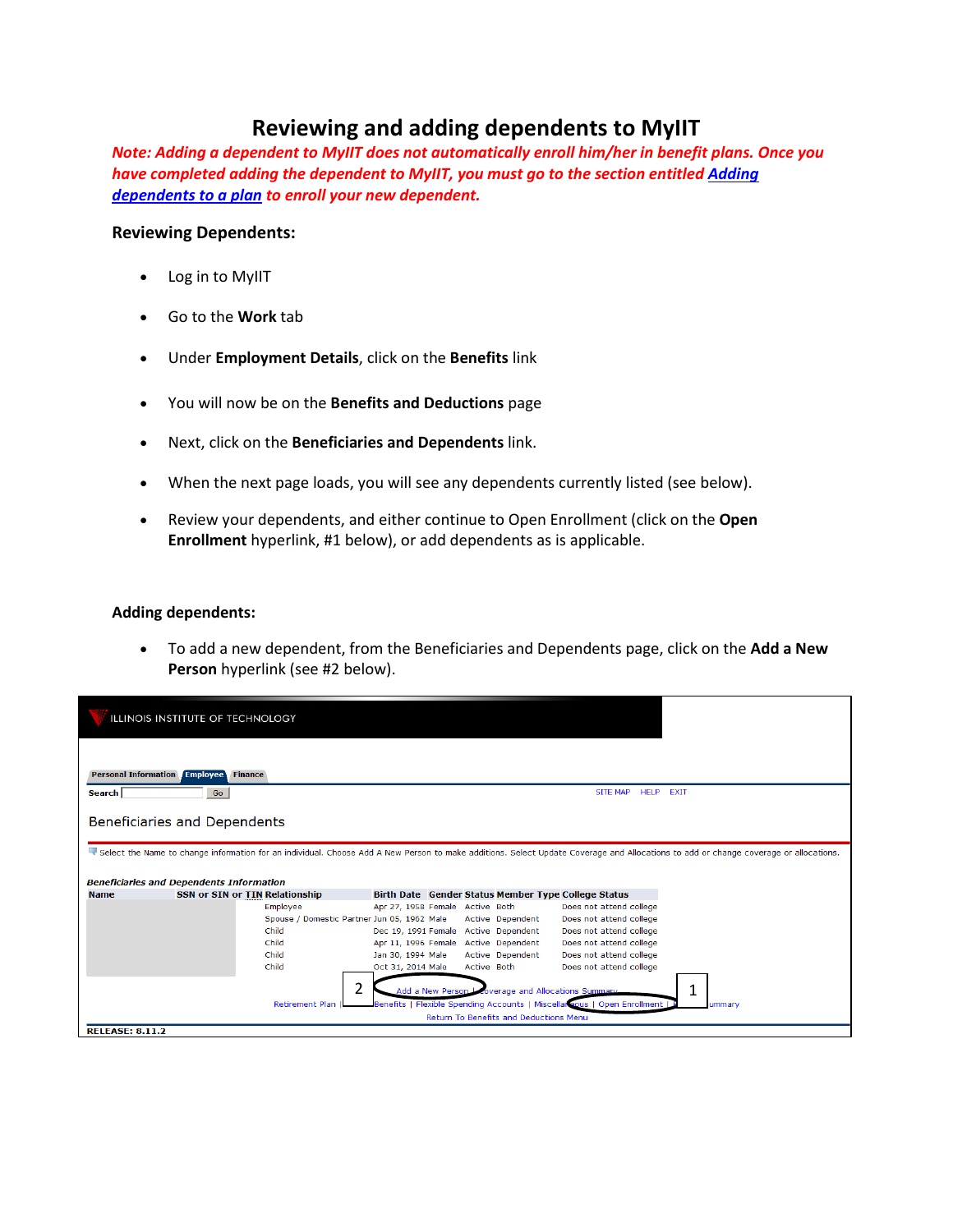- When the new page loads, enter the required information and click the **Submit Changes** button (see #3 below). **Please note that SSN and Birthdate are required.** Additionally:
	- o Please select "Active" in the Active drop down box (see #4 below).
	- o Please select "Both" in the Beneficiary or Dependent drop down box (see #5 below).
	- o *When adding a spouse, please note that the Dependent Child Type will automatically populate with "Step or Foster Child, not legally adopted, or not a US Citizen or National." This is a glitch in the Ellucian system, is in the process of being resolved, and will have no impact on your spouse's actual relationship setup.*

| * - indicates a required field.  | Change the beneficiary information as desired, then select Submit Changes.                                                                                |
|----------------------------------|-----------------------------------------------------------------------------------------------------------------------------------------------------------|
|                                  |                                                                                                                                                           |
|                                  |                                                                                                                                                           |
| Date Added: MM/DD/YYYY           |                                                                                                                                                           |
| <b>First Name:*</b>              | <b>lianuary</b>                                                                                                                                           |
| <b>Middle Name or Initial:</b>   |                                                                                                                                                           |
| <b>Last Name:*</b>               | stella                                                                                                                                                    |
| Relationship:*                   | $\overline{\phantom{a}}$<br>Child                                                                                                                         |
| <b>SSN or SIN or TIN:</b>        |                                                                                                                                                           |
| Birth Date: MM/DD/YYYY*          | 4<br>03/04/2000                                                                                                                                           |
| Gender:                          | Female                                                                                                                                                    |
| <b>Active:</b>                   | Active                                                                                                                                                    |
| <b>Beneficiary or Dependent:</b> | 5<br>Both                                                                                                                                                 |
| <b>Spouse Employment:</b>        | Not Employed By Institution                                                                                                                               |
| <b>Marital Status:</b>           | Not Reported                                                                                                                                              |
| <b>College Status:</b>           | Does not attend college v                                                                                                                                 |
| College Begin Date: MM/DD/YYYY   |                                                                                                                                                           |
| College End Date: MM/DD/YYYY     |                                                                                                                                                           |
| <b>Disabled Indicator:</b>       | Not Disabled                                                                                                                                              |
| <b>Dependent Child Type:</b>     | Step or Foster Child, not legally adopted, or not a US Citizen or National v                                                                              |
| <b>Remove Beneficiary:</b>       | п                                                                                                                                                         |
|                                  | For United States institutions, Dependent Child Type is only used for the purposes of reporting covered dependent children under the Affordable Care Act. |
|                                  |                                                                                                                                                           |
| Submit Changes                   | <b>Beneficiaries and Dependents</b>                                                                                                                       |

• **Once this process is complete, you must add your new dependent to your health, dental, and/or vision plans in order to enroll him or her for coverage** (see [Adding dependents to a](#page-7-0)  [plan\)](#page-7-0).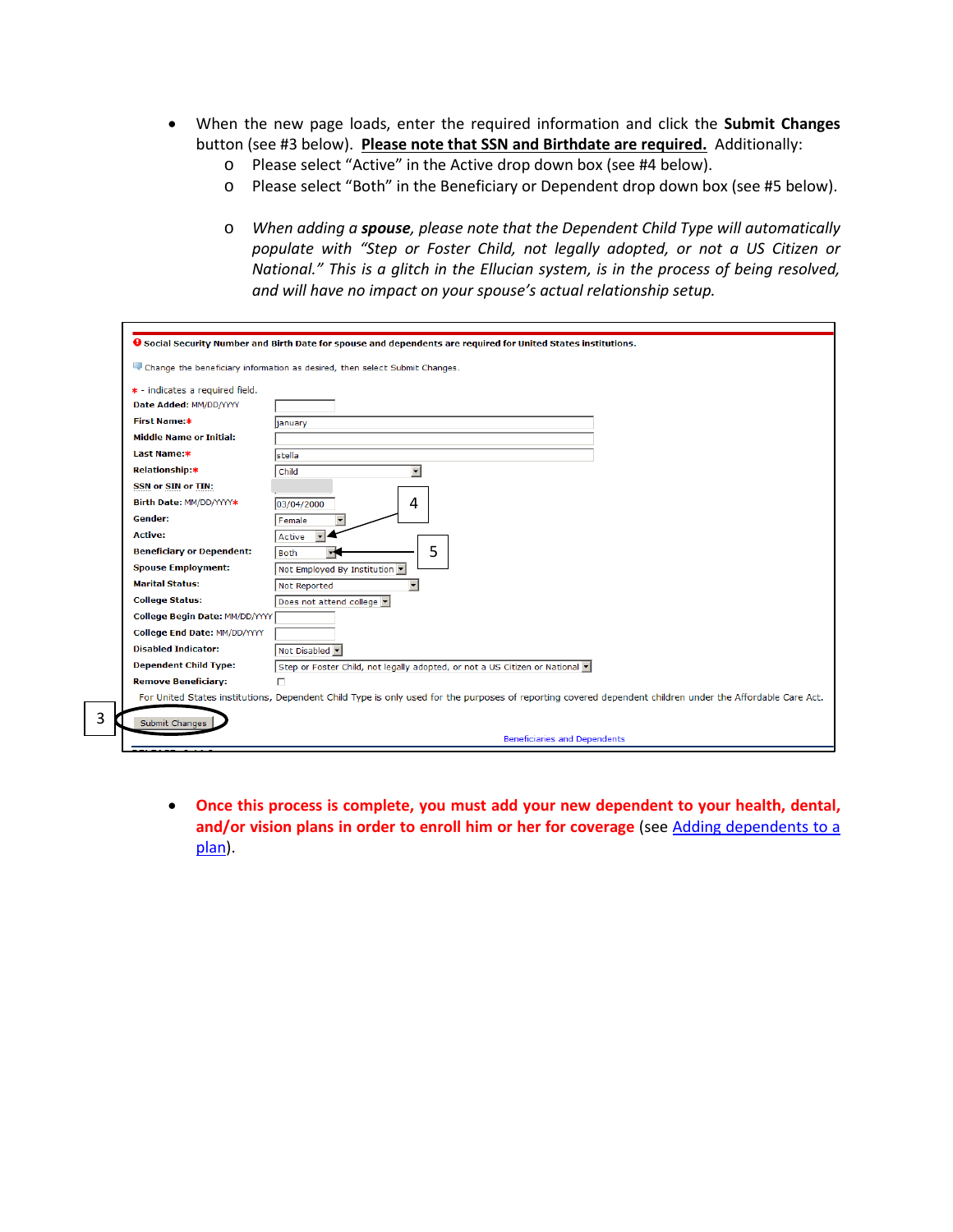# **Adding dependents to a plan**

<span id="page-7-0"></span>*Note: You must provide proof of relationship to Human Resources before your dependent's coverage is approved and finalized. Acceptable documentation may include a marriage certificate to add a spouse, and affidavit for a domestic partner relationship, birth certificates to add children, etc.*

- Log in to MyIIT
- Go to the **Work** tab
- Under **Employment Details**, click on the **Benefits** link
- You will now be on the **Benefits and Deductions** page
- Next, click on the **Beneficiaries and Dependents** link.
- To review dependents covered under your plans and add dependents to plans, click on the **Coverage and Allocations Summary** hyperlink (see #1 below).

|                        | ILLINOIS INSTITUTE OF TECHNOLOGY                       |                                             |                                      |                                                            |                                                                                                                    |                                                                                                                                                                                      |
|------------------------|--------------------------------------------------------|---------------------------------------------|--------------------------------------|------------------------------------------------------------|--------------------------------------------------------------------------------------------------------------------|--------------------------------------------------------------------------------------------------------------------------------------------------------------------------------------|
|                        | <b>Personal Information Employee</b><br><b>Finance</b> |                                             |                                      |                                                            |                                                                                                                    |                                                                                                                                                                                      |
| <b>Search</b>          | Go                                                     |                                             |                                      |                                                            | <b>SITE MAP</b><br><b>HELP</b>                                                                                     | <b>EXIT</b>                                                                                                                                                                          |
|                        | Beneficiaries and Dependents                           |                                             |                                      |                                                            |                                                                                                                    |                                                                                                                                                                                      |
|                        |                                                        |                                             |                                      |                                                            |                                                                                                                    | Select the Name to change information for an individual. Choose Add A New Person to make additions. Select Update Coverage and Allocations to add or change coverage or allocations. |
|                        |                                                        |                                             |                                      |                                                            |                                                                                                                    |                                                                                                                                                                                      |
|                        | <b>Beneficiaries and Dependents Information</b>        |                                             |                                      |                                                            |                                                                                                                    |                                                                                                                                                                                      |
| <b>Name</b>            | <b>SSN or SIN or TIN Relationship</b>                  |                                             |                                      | <b>Birth Date Gender Status Member Type College Status</b> |                                                                                                                    |                                                                                                                                                                                      |
|                        |                                                        | Employee                                    | Apr 27, 1958 Female Active Both      |                                                            | Does not attend college                                                                                            |                                                                                                                                                                                      |
|                        |                                                        | Spouse / Domestic Partner Jun 05, 1962 Male |                                      | Active Dependent                                           | Does not attend college                                                                                            |                                                                                                                                                                                      |
|                        |                                                        | Child                                       | Dec 19, 1991 Female Active Dependent |                                                            | Does not attend college                                                                                            |                                                                                                                                                                                      |
|                        |                                                        | Child                                       | Apr 11, 1996 Female Active Dependent |                                                            | Does not attend college                                                                                            |                                                                                                                                                                                      |
|                        |                                                        | Child                                       | Jan 30, 1994 Male                    | Active Dependent                                           | Does not attend                                                                                                    |                                                                                                                                                                                      |
|                        |                                                        | Child                                       | Oct 31, 2014 Male                    | Active Both                                                | Does not attend                                                                                                    |                                                                                                                                                                                      |
|                        |                                                        |                                             |                                      |                                                            |                                                                                                                    |                                                                                                                                                                                      |
|                        |                                                        |                                             |                                      | Add a New Person   Coverage and Allocations Summary        |                                                                                                                    |                                                                                                                                                                                      |
|                        |                                                        |                                             |                                      |                                                            | Retirement Plan   Health Benefits   Flexible Spending Accounts   Miscellaneous   Open Enrollment   Benefit Summary |                                                                                                                                                                                      |
|                        |                                                        |                                             |                                      | Return To Benefits and Deductions Menu                     |                                                                                                                    |                                                                                                                                                                                      |
| <b>RELEASE: 8.11.2</b> |                                                        |                                             |                                      |                                                            |                                                                                                                    |                                                                                                                                                                                      |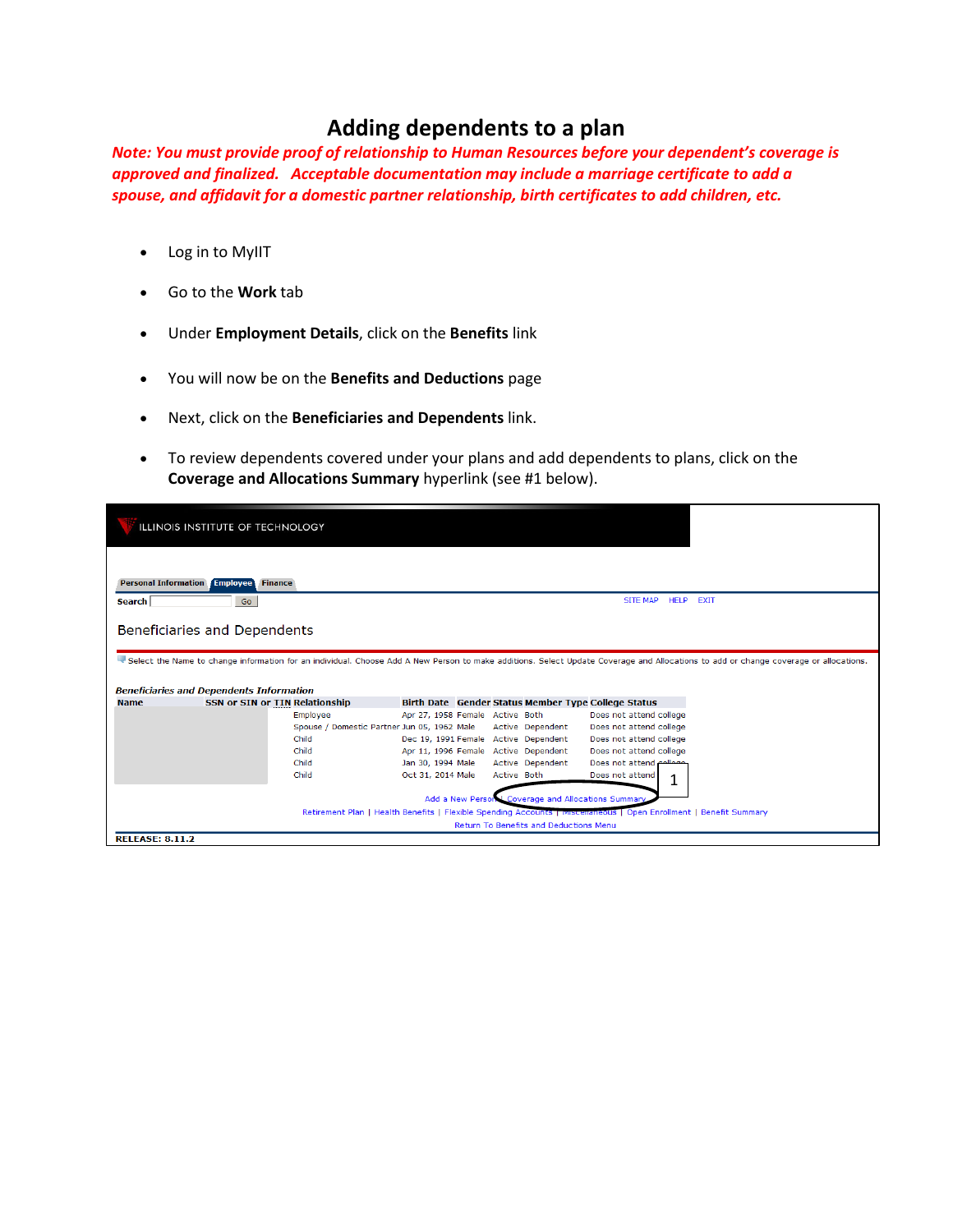• When the Benefits Coverage and Allocations Summary page loads, you will see a list of your dependents, and the plans in which each individual is enrolled (see below).

| <b>Personal Information Employee Finance</b>                                                                                                                                                                              |                            |                              |                              |                   |
|---------------------------------------------------------------------------------------------------------------------------------------------------------------------------------------------------------------------------|----------------------------|------------------------------|------------------------------|-------------------|
| Search<br>Go                                                                                                                                                                                                              |                            | SITE MAP HELP<br><b>EXIT</b> |                              |                   |
| Benefits Coverage and Allocation Summary                                                                                                                                                                                  |                            |                              |                              |                   |
| Review Beneficiaries and Dependents currently associated with your benefit choices. Select Add or Change Coverage or Add or Change Allocations to enroll or update coverage or allocations for the<br>associated benefit. |                            |                              |                              |                   |
| Jump to Bottom                                                                                                                                                                                                            |                            |                              |                              |                   |
| Beneficiaries and Dependents Information                                                                                                                                                                                  |                            |                              |                              |                   |
| Employee, Born on Apr 27, 1958 and Does not attend college.                                                                                                                                                               |                            |                              |                              |                   |
| <b>Benefit or Deduction</b>                                                                                                                                                                                               | <b>Coverage Begin Date</b> | <b>Coverage End Date</b>     | <b>Primary or Contingent</b> | <b>Allocation</b> |
| In Network PPO                                                                                                                                                                                                            | Aug 30, 2005               |                              |                              |                   |
|                                                                                                                                                                                                                           |                            |                              |                              |                   |
|                                                                                                                                                                                                                           |                            |                              |                              |                   |
| Spouse / Domestic Partner, Born on Jun 05, 1962 and Does not attend college.                                                                                                                                              |                            |                              |                              |                   |
| <b>Benefit or Deduction</b>                                                                                                                                                                                               | <b>Coverage Begin Date</b> | <b>Coverage End Date</b>     | <b>Primary or Contingent</b> | <b>Allocation</b> |
| In Network PPO                                                                                                                                                                                                            | Aug 30, 2005               |                              |                              |                   |
|                                                                                                                                                                                                                           |                            |                              |                              |                   |
|                                                                                                                                                                                                                           |                            |                              |                              |                   |

- To add a dependent to a plan, scroll down to the **Enroll Coverage and Allocations** section (see below).
- Next, find the plan you to which you wish to add the dependent, and click on the **Coverage Details** hyperlink (see #2 below).

| <b>Enroll Coverage and Allocations</b>            |                  |                                  |                                        |
|---------------------------------------------------|------------------|----------------------------------|----------------------------------------|
| <b>Enrolled Benefits Information</b>              |                  |                                  |                                        |
| <b>Benefit or Deduction</b>                       | <b>Action</b>    | <b>Status Start Date</b>         | <b>Stop Date</b>                       |
| Dearborn National - Basic Life Insurance and AD&D |                  | Active Jun 01, 1999              |                                        |
| Dearborn National - Long Term Disability          |                  | Active Dec 01, 2007              |                                        |
| Dearborn National - Supplemental Life - Employee  |                  | Active Dec 21, 2014              |                                        |
| Delta Dental - DHMO Dental Insurance              | Coverage Details | Active May 01, 2006              |                                        |
| EyeMed Vision Plan (INSIGHT network)              | Coverage Details | Active Dec 21, 2014              |                                        |
| <b>Federal Income Tax</b>                         |                  | Active Jun 14, 1999              |                                        |
| Fidelity Retirement Plan - Additional             |                  | Active Dec 21, 2014              |                                        |
| Fidelity Retirement Plan - Base Retirement        |                  | Active Dec 21, 2014              |                                        |
| Flexible Spending Account - Medical               |                  | Active Jun 01, 2007 Dec 19, 2015 |                                        |
| <b>Illinois State Tax</b>                         |                  | Active Jun 14, 1999              |                                        |
| 2<br><b>Imputed Income</b>                        |                  | Active Aug 01, 1999              |                                        |
| In Network PPO                                    | Coverage Details | <b>Active Aug 30, 2015</b>       |                                        |
| Medicare                                          |                  | Active Dec 15, 1999              |                                        |
| Short Term Disability                             |                  | Active Jan 02, 2008              |                                        |
| Social Security                                   |                  | Active Dec 15, 1999              |                                        |
| TIAA-CREE Retirement Plan - Additional RA         |                  | Active Dec 23, 2012              |                                        |
| TIAA-CREF Retirement Plan - Base Retirement       |                  | Active Dec 23, 2012              |                                        |
| Return to Top                                     |                  |                                  |                                        |
|                                                   |                  |                                  | <b>Beneficiaries and Dependents</b>    |
|                                                   |                  |                                  | Return To Benefits and Deductions Menu |

• When the page reloads, covered dependents will have a checkmark in the box to the left of their names. Dependents who are not covered will have a blank box to the left of their names (see #3 below).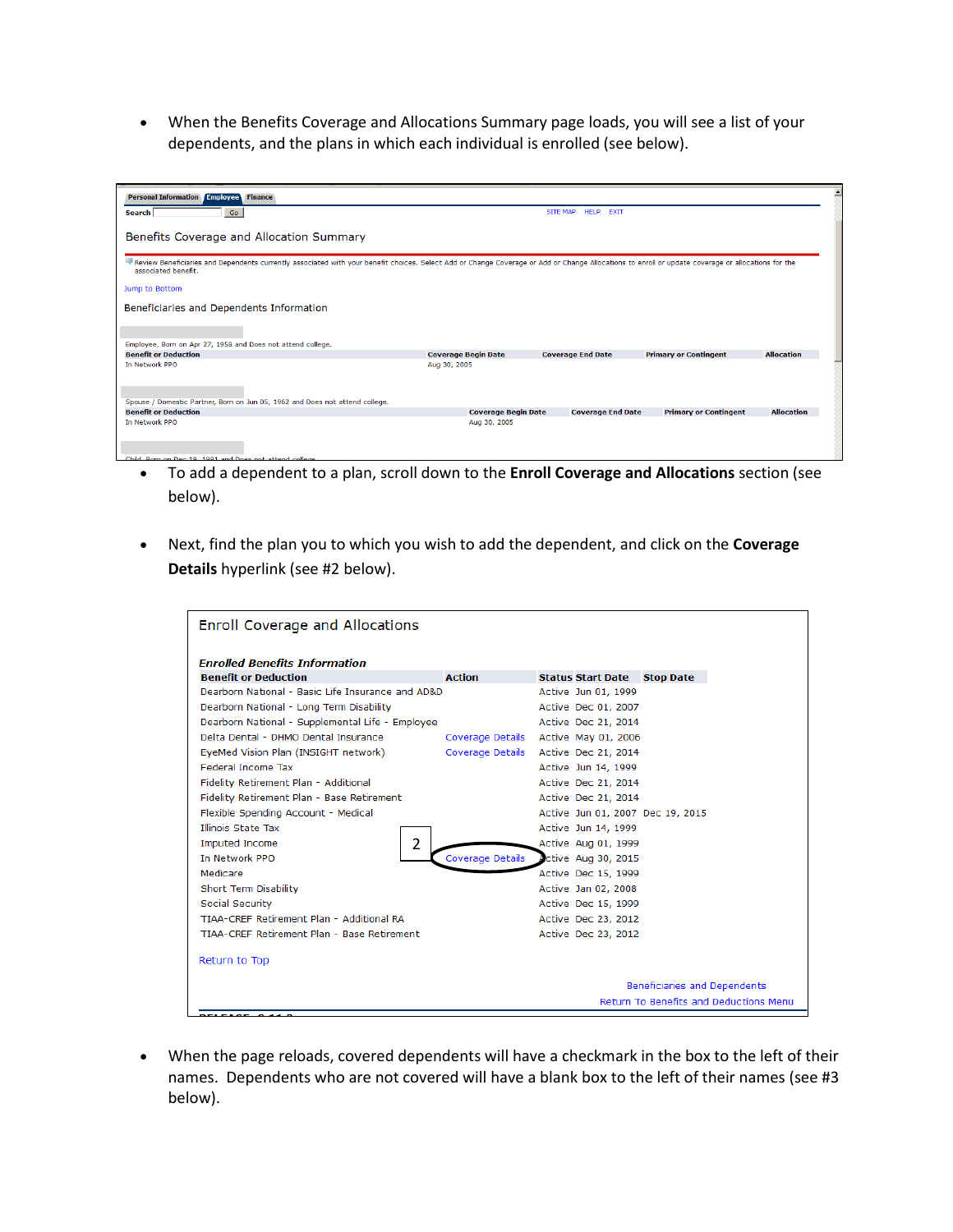|   | <b>Personal Information Employee</b>      | <b>Finance</b>                                                                                                                                                                                                                                                                                                  |                             |            |   |                                                                  |                     |              |                     |                          |  |
|---|-------------------------------------------|-----------------------------------------------------------------------------------------------------------------------------------------------------------------------------------------------------------------------------------------------------------------------------------------------------------------|-----------------------------|------------|---|------------------------------------------------------------------|---------------------|--------------|---------------------|--------------------------|--|
|   | <b>Search</b>                             | Go                                                                                                                                                                                                                                                                                                              |                             |            |   |                                                                  | SITE MAP HELP EXIT  |              |                     |                          |  |
|   | Benefits Coverage                         |                                                                                                                                                                                                                                                                                                                 |                             |            |   |                                                                  |                     |              |                     |                          |  |
|   |                                           | The Begin Date of coverage, indicate Other Coverage from the pull-down list, if applicable, and select the checkbox under Choose Benefit. When ending coverage, ente<br>Deduction Termination Reason, if applicable, and select the checkbox under Choose Benefit to update.<br>* - indicates a required field. |                             |            |   |                                                                  |                     |              |                     |                          |  |
|   |                                           |                                                                                                                                                                                                                                                                                                                 |                             |            |   |                                                                  |                     |              |                     |                          |  |
|   | <b>In Network PPO</b>                     |                                                                                                                                                                                                                                                                                                                 |                             |            |   |                                                                  |                     |              |                     |                          |  |
|   | <b>Status:</b>                            | Active                                                                                                                                                                                                                                                                                                          |                             |            | 4 |                                                                  |                     |              |                     |                          |  |
|   | <b>Start Date:</b><br><b>Stop Date:</b>   | Aug 30, 2015                                                                                                                                                                                                                                                                                                    |                             |            |   |                                                                  |                     |              |                     |                          |  |
| 3 |                                           |                                                                                                                                                                                                                                                                                                                 |                             |            |   |                                                                  |                     |              |                     |                          |  |
|   | ise Name<br><b>Cho</b><br><b>Benefit*</b> | <b>Relationship</b>                                                                                                                                                                                                                                                                                             | <b>Existing</b><br>Coverade |            |   | Begin Date MM/DD/YYYY* End Date MM/DD/YYYY Deduction Termination | <b>Reason</b>       |              | Other<br>Coverage   |                          |  |
|   | г                                         | Employee                                                                                                                                                                                                                                                                                                        | Yes                         | 08/30/2005 |   |                                                                  | <b>Not Selected</b> |              | v No other coverage |                          |  |
|   | п                                         | Spouse / Domestic Partner Yes                                                                                                                                                                                                                                                                                   |                             | 08/30/2005 |   |                                                                  | Not Selected        |              | V No other coverage | $\overline{\phantom{a}}$ |  |
|   | п                                         | Child                                                                                                                                                                                                                                                                                                           | Yes                         | 08/30/2005 |   |                                                                  | <b>Not Selected</b> |              | v No other coverage | $\overline{\phantom{a}}$ |  |
|   | п                                         | Child                                                                                                                                                                                                                                                                                                           | Yes                         | 08/30/2005 |   |                                                                  | <b>Not Selected</b> |              | v No other coverage | $\overline{\phantom{0}}$ |  |
|   | г                                         | Child                                                                                                                                                                                                                                                                                                           | Yes                         | 08/30/2005 |   |                                                                  | <b>Not Selected</b> | $\mathbf{r}$ | No other coverage   |                          |  |
|   |                                           | Child                                                                                                                                                                                                                                                                                                           | Yes                         | 09/01/2015 |   |                                                                  | Not Selected        |              | v No other coverage |                          |  |
| 5 | Choose or Update                          |                                                                                                                                                                                                                                                                                                                 |                             |            |   |                                                                  |                     |              |                     |                          |  |
|   |                                           | Coverage and Allocations Summary   Beneficiaries and Dependents<br>Return To Benefits and Deductions Menu                                                                                                                                                                                                       |                             |            |   |                                                                  |                     |              |                     |                          |  |
|   |                                           |                                                                                                                                                                                                                                                                                                                 |                             |            |   |                                                                  |                     |              |                     |                          |  |

- When adding a dependent to a plan, check the box next to his or her name, and enter 01/01/2018 in the **Begin Date** field (see #4 on previous page)
- To remove a dependent from a plan, uncheck the box next to his or her name.
- Click the **Choose or Update** box to save your changes (see #5 on previous page). When the page reloads you should see confirmation of the updates on the far right-hand side of the page (see #6 below).

| <b>EyeMed Vision Plan (INSIGHT network)</b><br><b>Undefined Status</b><br><b>Status:</b><br>Jan 01, 2016<br><b>Start Date:</b><br><b>Stop Date:</b> |  |                              |                 |                                           |                               |                                                  |                          |                               |
|-----------------------------------------------------------------------------------------------------------------------------------------------------|--|------------------------------|-----------------|-------------------------------------------|-------------------------------|--------------------------------------------------|--------------------------|-------------------------------|
| <b>Choose Name</b><br><b>Benefit</b>                                                                                                                |  | <b>Relationship</b>          | <b>Existing</b> | <b>Begin Date</b><br>Coverage MM/DD/YYYY* | <b>End Date</b><br>MM/DD/YYYY | <b>Deduction</b><br><b>Termination</b><br>Reason | <b>Other</b><br>Coverage | <b>Message</b><br>6           |
| $\Box$                                                                                                                                              |  | Employee                     | <b>No</b>       | 01/01/2016                                |                               | Not Selected <b>v</b>                            | No other coverage        | Successfully<br>updated.      |
|                                                                                                                                                     |  | Spouse / Domestic<br>Partner | <b>No</b>       | 01/01/2016                                |                               | Not Selected ▼                                   | No other coverage        | Successfully<br>updated.      |
| n                                                                                                                                                   |  | Child                        | <b>No</b>       | 01/01/2016                                |                               | Not Selected ▼                                   | No other coverage        | ✓<br>Successfully<br>updated. |
|                                                                                                                                                     |  | Child                        | <b>No</b>       | 01/01/2016                                |                               | Not Selected v                                   | No other coverage        | Successfully<br>updated.      |

- To add a dependent to multiple plans, you must go into the **Coverage Details** for each plan to which you wish to add the dependent (see #2 on previous page).
- **YOU MUST PROVIDE PROOF OF RELATIONSHIP TO HUMAN RESCOURCES BEFORE YOUR DEPENDENT'S COVERAGE IS APPROVED AND FINALIZED.** Acceptable documentation may include a marriage certificate to add a spouse, and affidavit for a domestic partner relationship, birth certificates to add children, etc. If you have any questions, please contact Human Resources.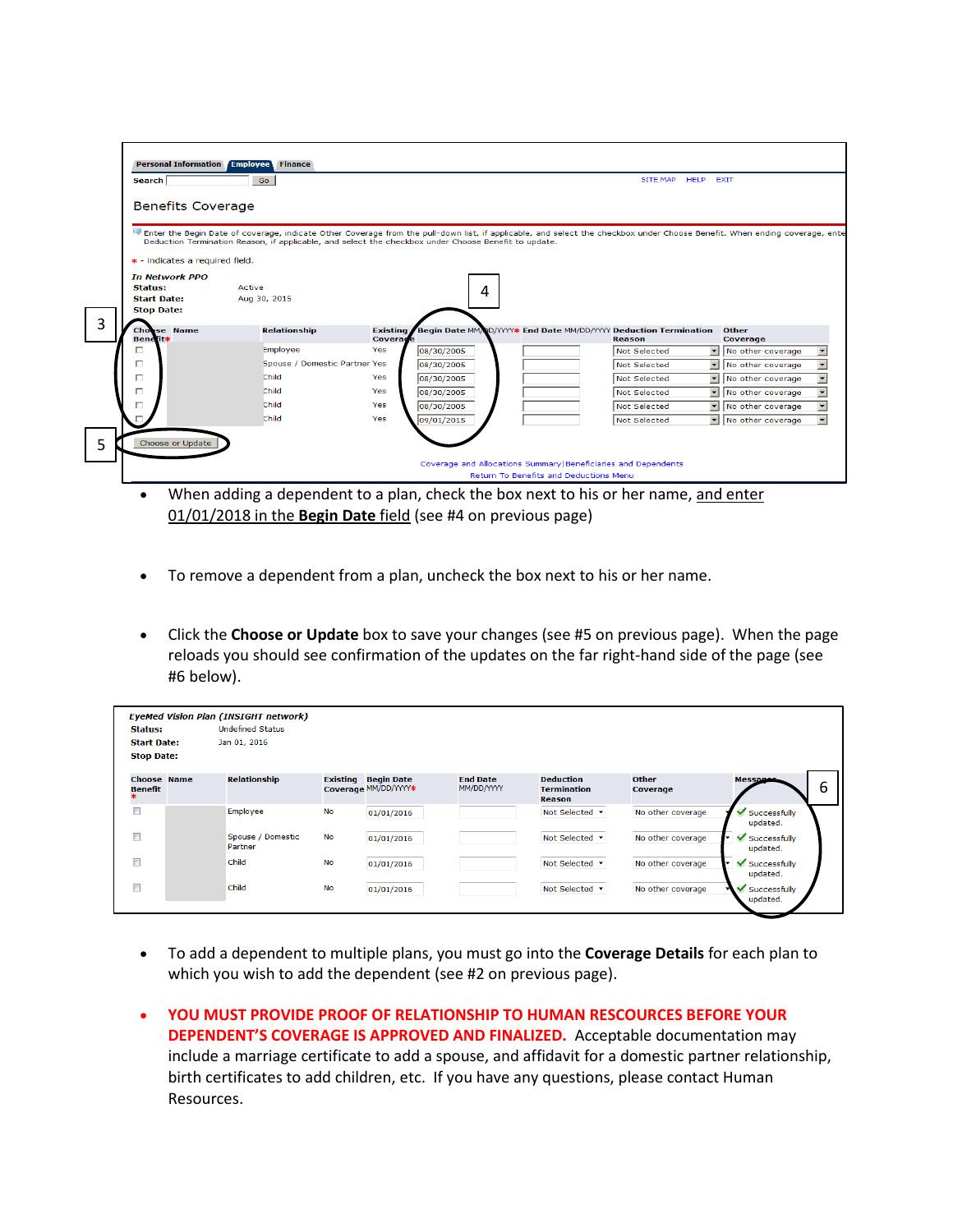# **Frequently Asked Questions**

### <span id="page-10-0"></span>**Q. When does Open Enrollment end?**

A. Open enrollment runs from November 1 – 21, 2017. **All changes must be made by 3pm on November 21, 2017.**

## **Q. When do my OE changes become effective?**

A. Changes made during OE become effective January 1, 2018.

## **Q. I don't want to make any changes at OE. Do I need to do anything?**

A. While you are encouraged to log and verify your coverage, if you do not take action all benefits will carry forward into 2018, with the exception of Flexible Spending accounts. Employees must reenroll in Health and Dependent Care Flexible Spending Accounts each year by going t[o www.wageworks.com.](http://www.wageworks.com/)

## **Q. What happens if I miss OE, or need to make benefit changes after it ends?**

A. If you miss OE, you miss your chance to make changes for the 2018 plan year, and must wait until the next OE for changes effective January 1, 2019. The only exception is that you may make changes is if you experience a Life Status Changing Event, such as a marriage, divorce, birth or adoption of a child, spouse gains or loses employment, etc.

## **Q. What do I do if I experience a Life Status Changing event?**

A. Contact Human Resources for information on changes you may make as a result of your event. Life Status Changing Events should be reported as soon as possible, as changes must be made within 31 days of the event.

### **Q. How do I add dependents at OE?**

A. To add a dependent, first [add him or her within MyIIT,](#page-5-0) the[n add him or her to the appropriate plan\(s\).](#page-7-0)

### **Q. How do I change plans?**

A. To change plans, please visit the [Dropping, Changing or Adding Plans](#page-2-0) page of this guide.

### **Q. What coverage tier should I elect for myself and my dependents?**

A. Single Plus One plans will cover you and a spouse or one child. Family plans will cover you plus two or more dependents.

### **Q. Where do I go to enroll in or make change to my Flexible Spending Accounts?**

A. To enroll in, or re-up, your Health and Dependent Care Flexible Spending Account elections, go directly to WageWorks [\(www.wageworks.com\)](http://www.wageworks.com/).

### **Q. I'm having a baby in 2018. Do I need to add the dependent during OE?**

A. No. The birth of a child is considered a Life Status Changing Event. You will have 31 days from the event date to add your new baby. Please contact Human Resources for information on documentation requirements and for additional information.

### **Q. Can I elect supplemental life insurance, or change my election, during OE?**

A. Yes, however, enrollments, changes, and cancellations for life insurance cannot be completed online. Additionally, new elections and coverage increase requests are subject to medical underwriting.